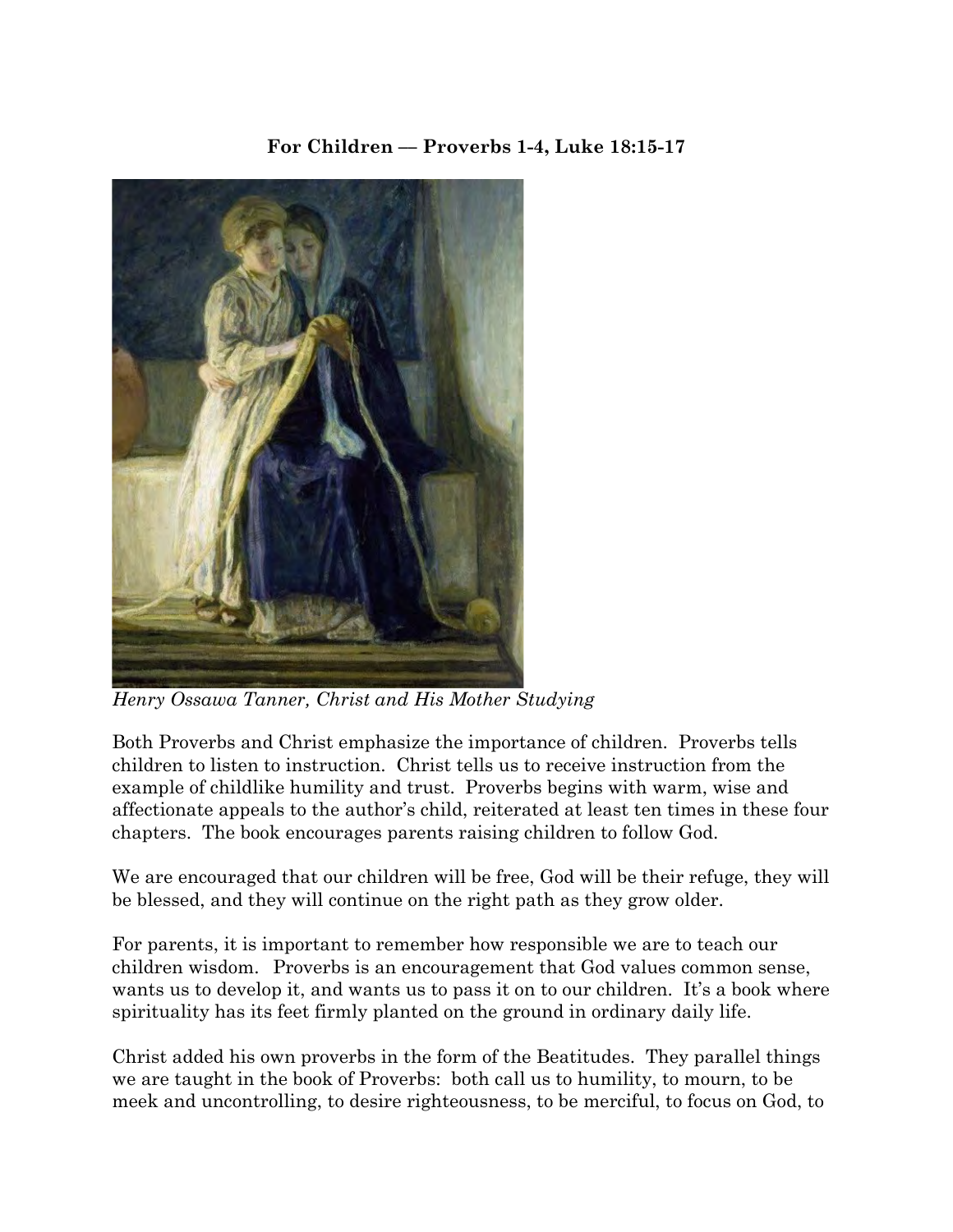make peace, and to be strong enough to take opposition. Throughout the Sermon on the Mount, Jesus takes wisdom from Proverbs and re-presents it. If we can model these things and so pass them on to our children, we will have done well.

But most importantly, Christian parents teach their children that forgiveness of sins are available from Christ when we confess them, and that when we turn to him in humble repentance, we become his forever children.

*Did I receive instruction in wisdom from my family or other mentors? Am I passing on the wisdom I have gained through life?*



### **Lady Wisdom –– Proverbs 5-9, Colossians 2:3**

*Henry Ossawa Tanner, Women from the French West Indies*

Proverbs prefigures Christ as the wisdom of God. He is metaphorically identified as a woman, Lady Wisdom, who participated in creation, sustains us, and calls us to listen and gain the treasures she has to offer. Wisdom is said to be the first thing created and a lyrical exposition of the process of creation follows, thus linking wisdom even more closely to the person of Christ.

In addition to Lady Wisdom, there are two more women, one foolish and one wise. A foolish woman is described at the beginning of the book who destroys men's lives, seducing with no consciousness or repentance of doing wrong. The foolish woman is dangerous, whereas wisdom is compared to a sister, a public speaker and a gracious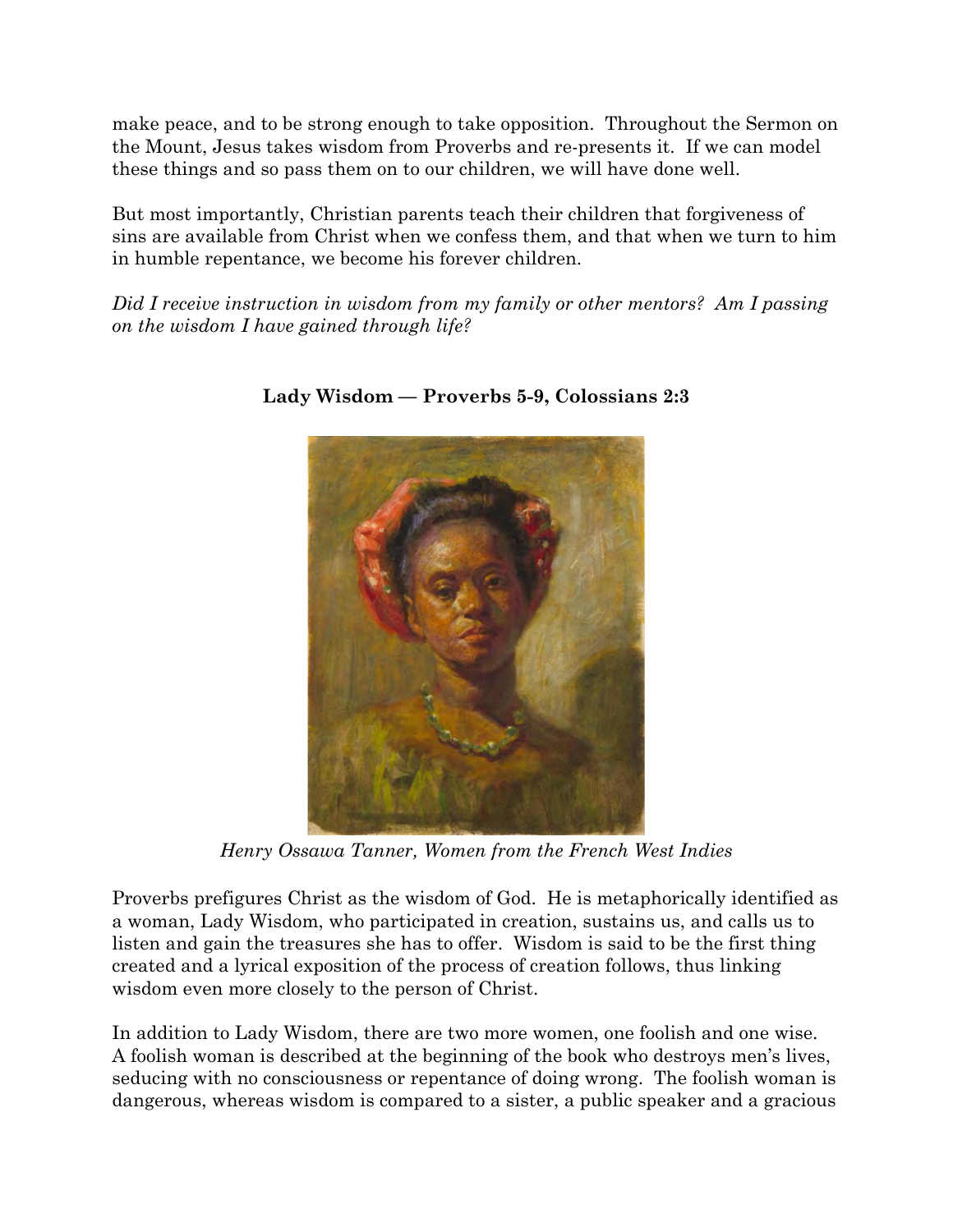hostess who welcomes people to her home. In contrast, the foolish women invites people into her home and serves them death. The book ends with the image of a wise woman who loves her husband and children, cares well for her household, is diligent with her money/food/clothing/crafts/decor, generous to those who are poor, and who teaches with kindness and wisdom.

In observing immoral women who fit the foolish profile as well as those who fall into their traps, I have concluded they act out of their own woundedness. This does not excuse the destruction they bring, nor minimize that their behavior leads to death. But Christ showed particular compassion for "fallen" women, and called them to transformation. Obviously we want to heed these warnings and avoid messy, destructive relationships, but if we or others fail, repentance is always possible.

We do not always show wisdom in how we analyze situations or people. Christ's wisdom can be found in men and women very different from us, from far away places, and far away times. His wisdom is not confined by gender, race or economics, and we need to always be looking for lady wisdom in those we meet.

### *Am I committed to being the wisest person I can be?*



**Wisdom versus Foolishness –– Proverbs 10-15, Matthew 7:24-26**

*Marc Chagall, The Wisdom of Solomon*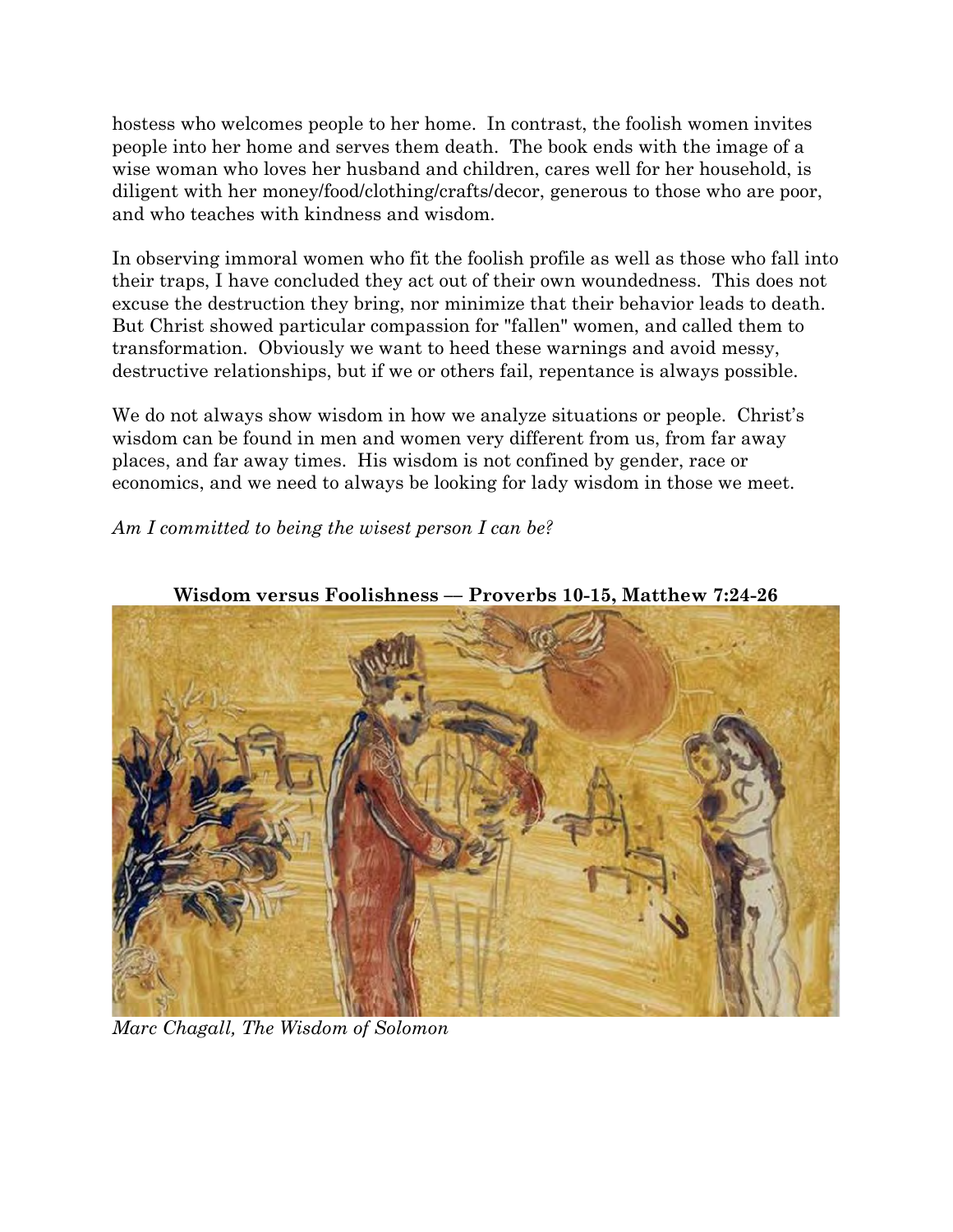This section identifies itself as Proverbs of Solomon, the King who asked God for wisdom and was granted "a wise and understanding mind such as no one else has ever had or ever will have!" (I Kings 3:12). We are told that "he composed some 3,000 proverbs and wrote 1,005 songs. He could speak with authority about all kinds of plants, from the great cedar of Lebanon to the tiny hyssop that grows from cracks in a wall. He could also speak about animals, birds, reptiles, and fish. And kings from every nation sent their ambassadors to listen to the wisdom of Solomon." (I Kings 4:32-34)

But as his life continued, he became a foolish man, indulging himself with an extensive harem of woman who led him into idolatry. He did not follow the advice contained here to fear God.

Christ contrasts the wise and the foolish as those who follow him versus those who do not. For example, the wise and foolish builders mentioned in the Sermon on the Mount, the wise and foolish virgins waiting for the wedding, or foolish Pharisaical teaching versus his wisdom. One of his parables concludes that a person is foolish to value wealth over a relationship with God.

This section of Proverbs sets up a similar opposition between the wise and the foolish. The series of wise sayings do not seem to come in any particular order, though nearly 300 themes have been identified. As one reads through, we enter a rhythm of contrasts between someone wise and foolish, generous or stingy, joyful or angry, diligent or lazy, just versus unjust, using words to bless or using words to hurt, accepting reproof, or ignoring it. A pattern builds up in the mind of a thoughtful, kind, and gracious character, which is the outcome of living in wisdom.

As I think about people I know who exemplify wisdom, they are thoughtful, do not rush to insist on their opinions but are very good listeners, and look for ways to help others on every level. Their words are kind, their actions are kind, and they take for granted they are not the center of the world. My desire is to assimilate the advice of Proverbs and the example of wise people and to be such a person myself.

These chapters contain half of Proverb's references to the kind of words that bring healing: wise, kind, positive, and reliable words. Good news brings good health, and Christ not only brought the good news, he exemplified this healing speech. My commitment is to become a person whose words help to heal our hurting world.

*Where do I seem to have foolish weaknesses at this point in my life?*

# **Wisdom's Humility –– Proverbs 16-21, Matthew 11:25**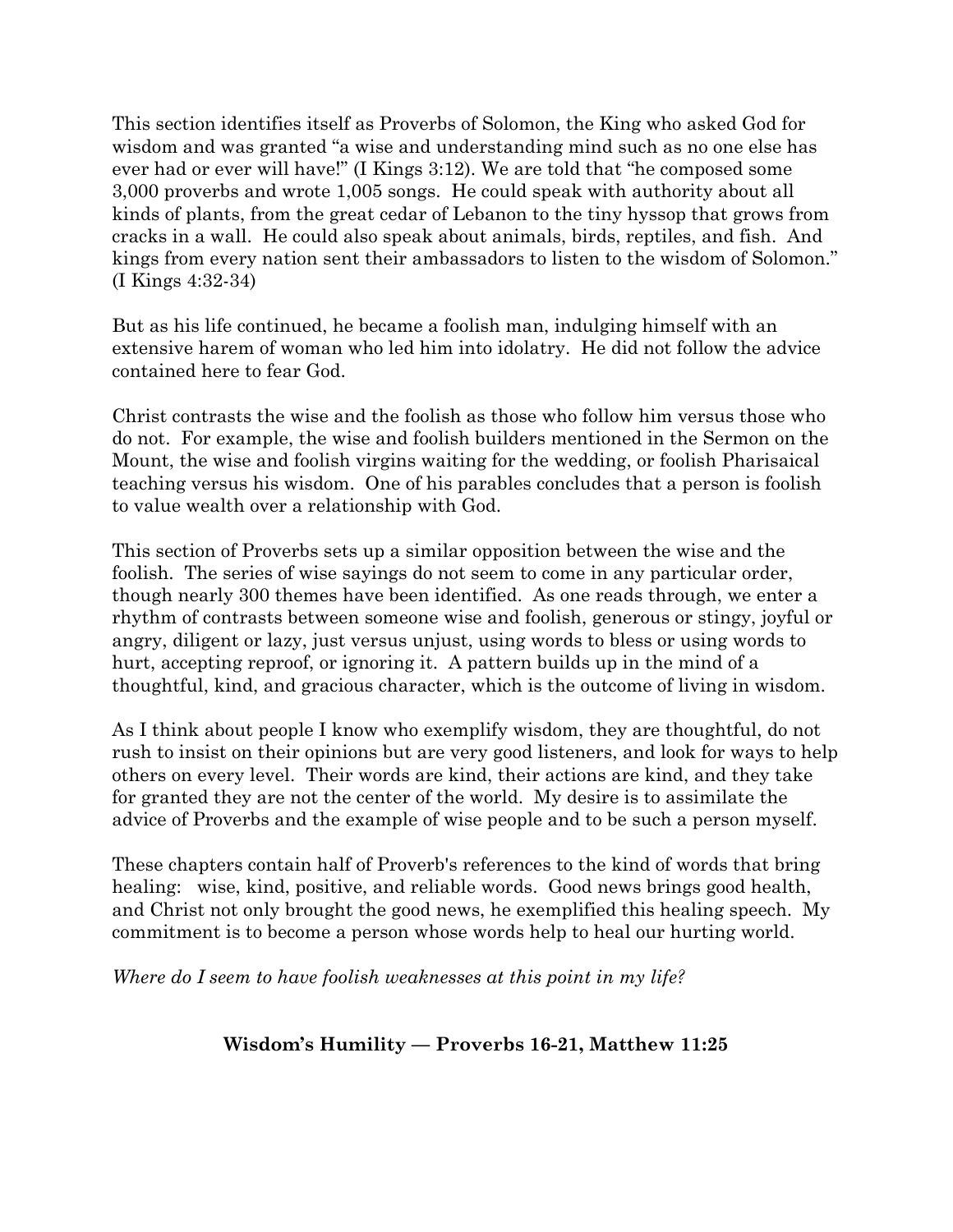

*Sieger Köder, The Washing of Feet*

Christ calls us to humility, and Proverbs emphasizes that humility and fear of God are the beginning of wisdom. In this section the teaching is not by way of contrast, but is rather a calling to a godly life. Christ explained humility with a call for us to become as little children.

C.S. Lewis wisely wrote: "Do not imagine that if you meet a really humble man he will be what most people call 'humble' nowadays: he will not be a sort of greasy, smarmy person, who is always telling you that, of course, he is nobody. Probably all you will think about him is that he seemed a cheerful, intelligent chap who took a real interest in what *you* said to *him*. If you do dislike him it will be because you feel a little envious of anyone who seems to enjoy life so easily. He will not be thinking about humility: he will not be thinking about himself at all."

Humility is not particularly admired in our culture. We seem to prefer strong, aggressive personalities who are willing to promote themselves, so the countercultural call to not place ourselves above others is one we particularly need. The antidote to pride in our successes is gratitude, and the antidote to depression over our failures is humility. It helps to recognize the limits to our ability or responsibility to manage our lives or the lives of others. We are neither omnipotent or omniscient. We make mistakes. We need to allow the Holy Spirit to give us humble repentance and dependence as a constant in our lives.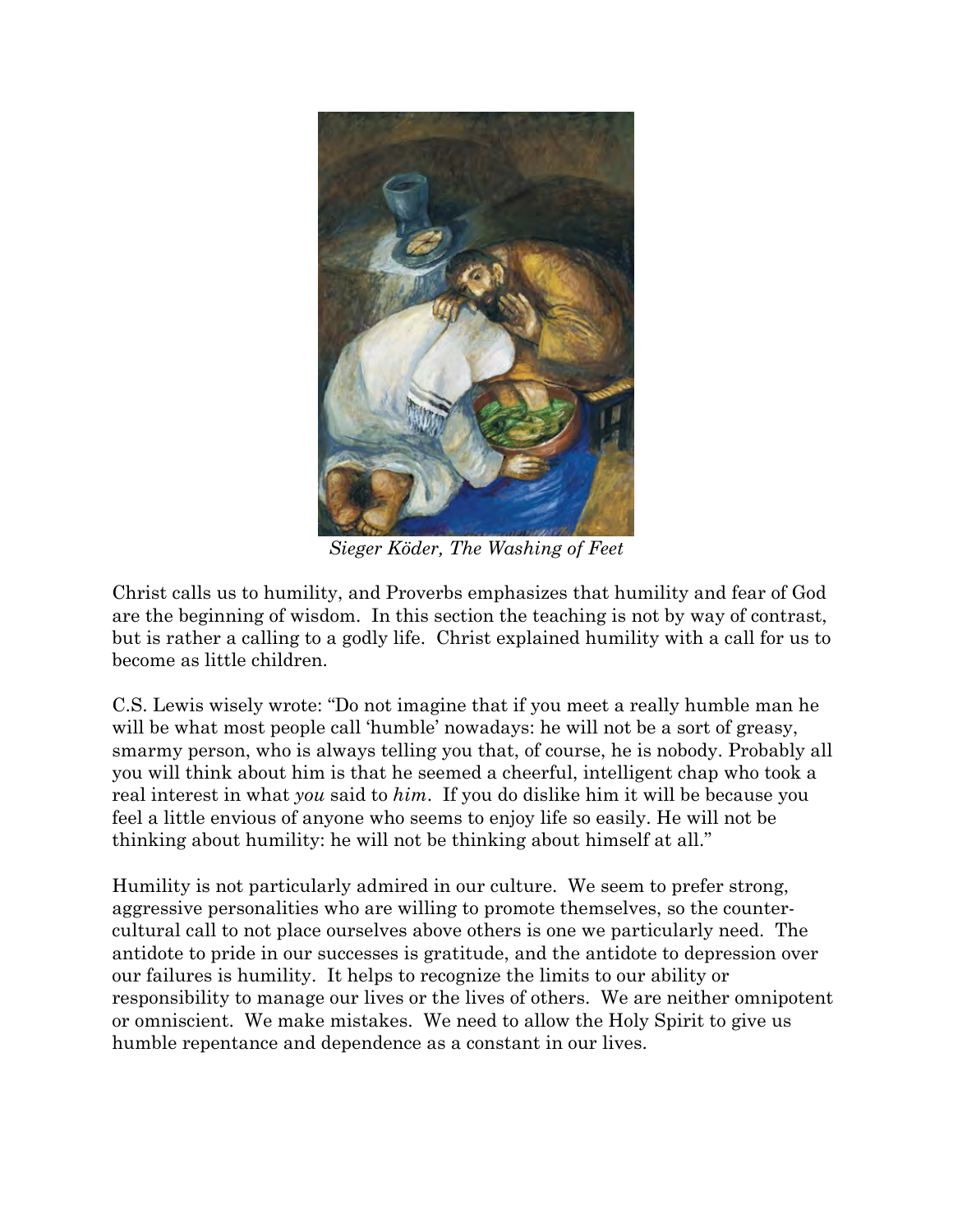Christ told us and demonstrated for us that humble service of others is the way to best please him. Our heart as we serve others can be a measure for us of how we are doing.

*How do I think of humility? What brings humility into my life?*

**Wisdom's Rewards –– Proverbs 22-24, James 1:5, 25**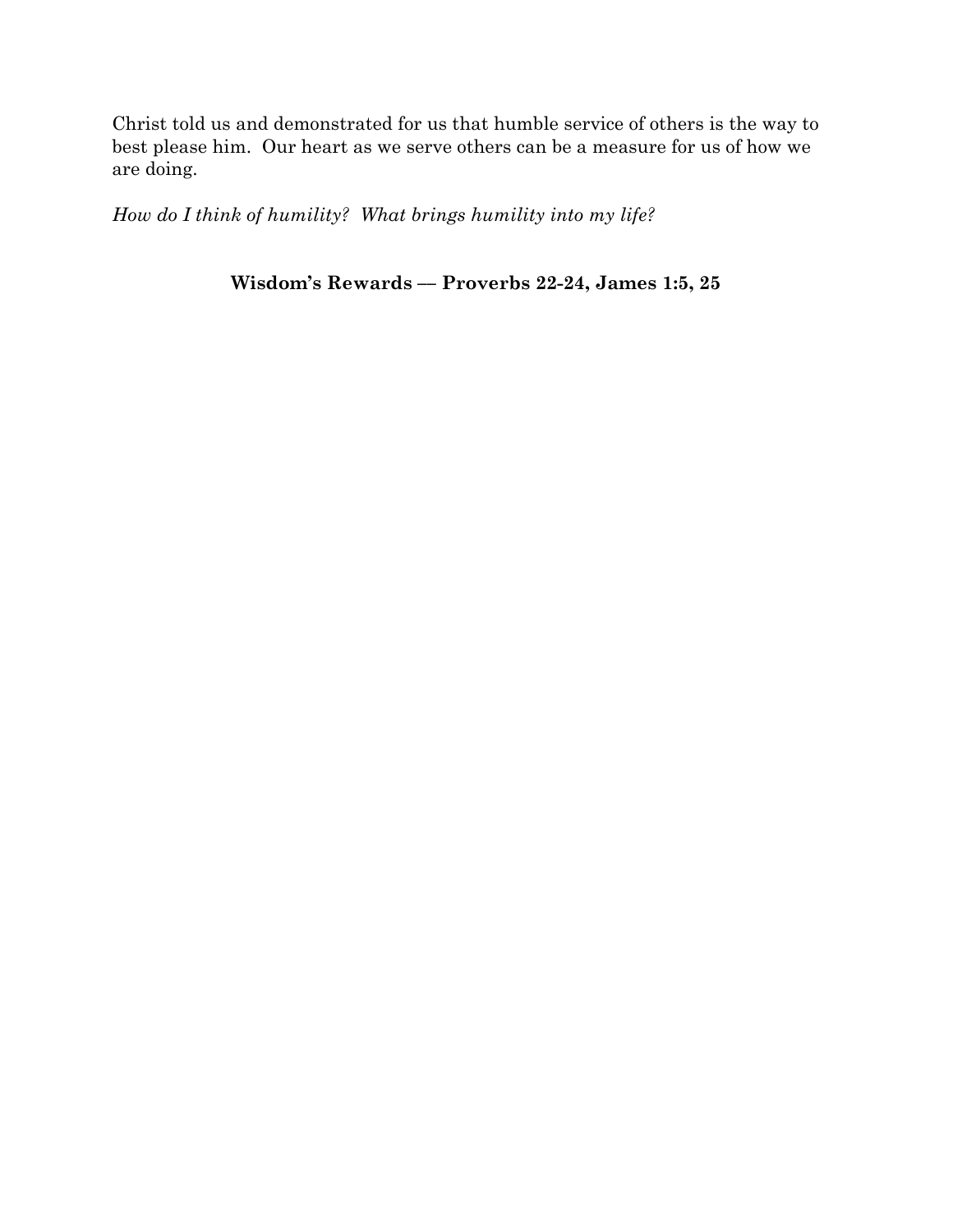

*Maximino Cerezo Barredo, Cristo Resucitado*

Both Proverbs and Christ tell us that obedience to the call of wisdom results in rewards. In Proverbs we are given a trilogy of rewards for true humility and fear of the Lord: riches, honor, and long life.

If we seek these things in a worldly way, our passion for riches opens up obsession with material things, work out of balance, and even lying and stealing. The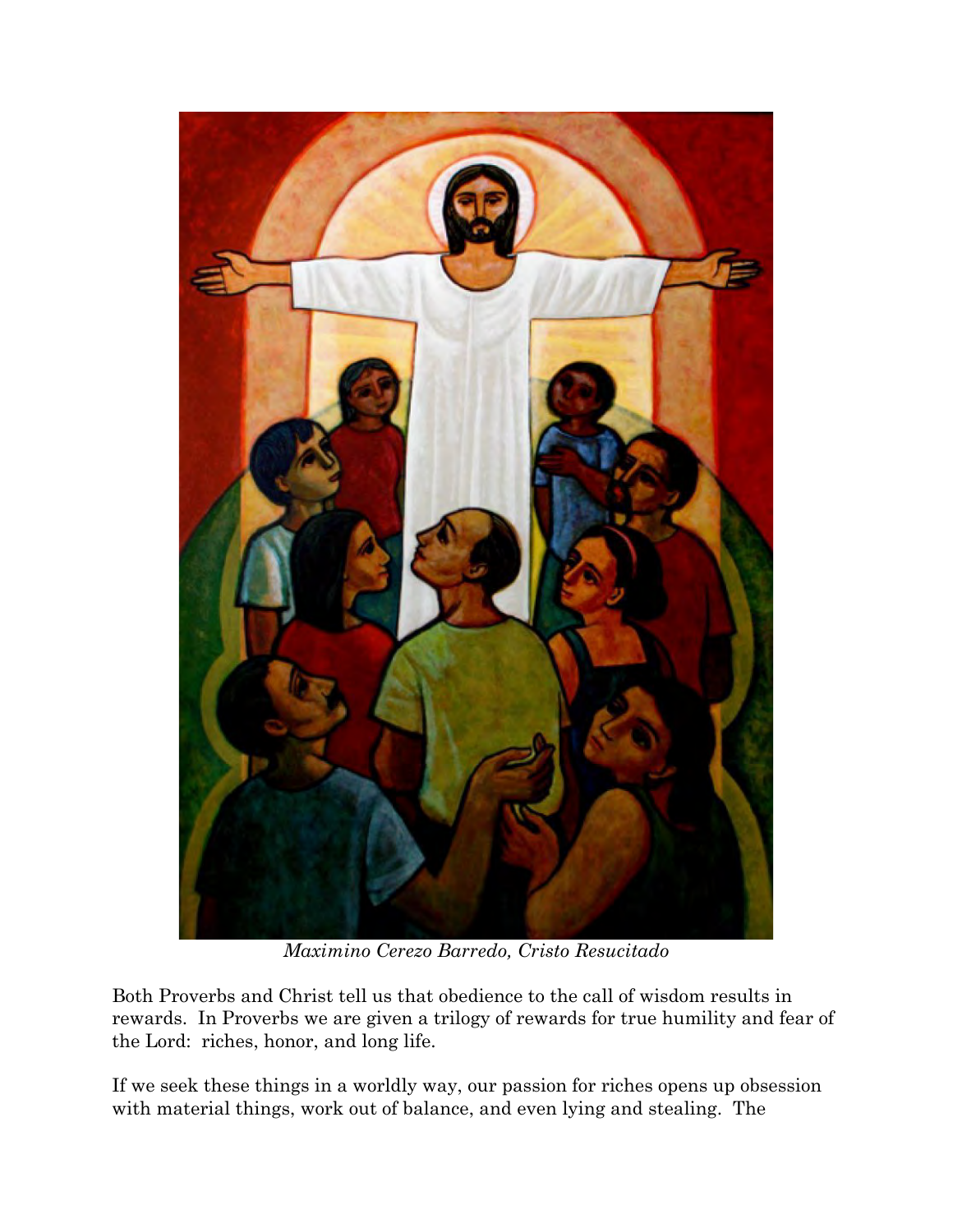opposite error can be a poverty mentality that expects nothing, and becomes lazy or discouraged. Instead, in Christ, we receive and give all the gifts of life.

Seeking honor in the world creates pride in our accomplishments, the illusions of fame, attention, and approval from others, or we can be overly low in our selfesteem, expecting and getting abuse and put-downs. In Christ, his ways of honoring us do not bring pride, but delight and appreciation.

The wrong approach to long life can be an obsession with self-care, overly focused on exercise, food, and our looks. The opposite error is to ignore these things and be careless, with resulting bad health. The balance of God is a life appreciative of his gifts. One lives in peace with less stress which results in better health, constantly turning all our concerns over to him.

Christ himself sacrificed riches, honor, and long life on earth for the much greater gain of having these things after death. He now owns all things, is the highest of all, and has eternal life. He may call us to make similar choices in our lives today for the sake of advancing his Kingdom, as for example, all of the apostles, including Paul, so clearly did. We see from their example it is well worth it in the long run.

*What is my perspective on riches, honor, and long life?*



**Criticism –– Proverbs 25-29, Matthew 7:1-2** 

*Éduoard Manet, Jesus Mocked by the Soldiers*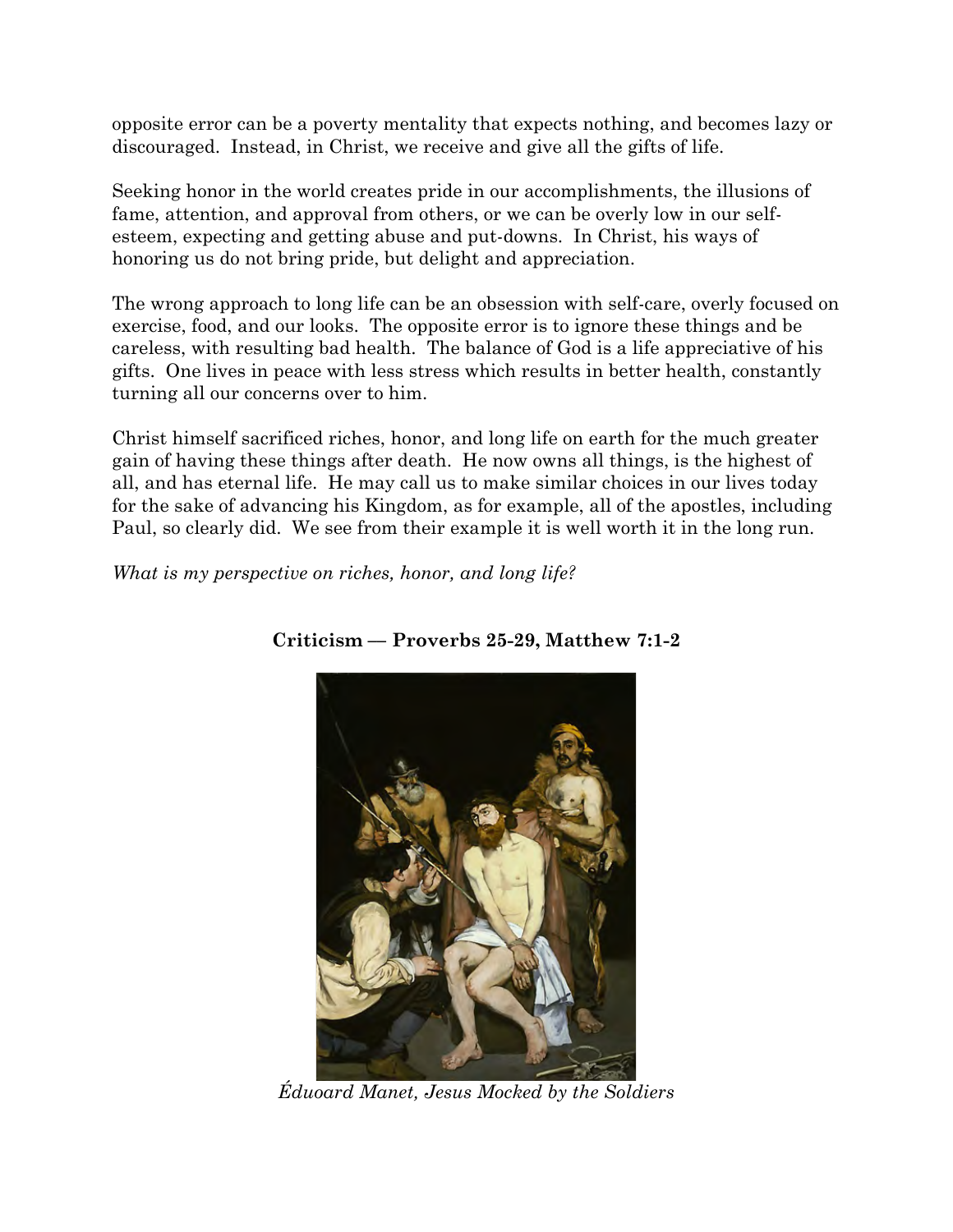Solomon's proverbs collected by King Hezekiah's advisers include the topic of giving and receiving criticism. Christ also warned us to criticize with wisdom and without falling into the trap of condemnation. A distinction can be made between honestly complaining to another person about their behavior and negotiating a solution, versus communicating that we think someone else is inadequate as a person.

Proverbs on this tell us to treasure valid criticism, that an open rebuke is better than hidden love, that wounds from a friend are better than kisses from an enemy. Unfair criticism does not necessarily land on its victim. But stubbornly refusing to accept criticism can result in being hopelessly broken. Christ is our example in not collapsing under unfair criticism. His willingness to poke at the hypocrisy of the Pharisees shows us that offering criticism when needed is wise as well.

Many of us live under the delusion that receiving a critique is a tragedy, and that offering criticism is cruel. Proverbs tells us and Christ shows us that this is not so. Giving and receiving criticism can be a very good thing, a valuable resource for growth. My best efforts in giving criticism have involved thinking through when to say something and how to be tactful, and preparing not to panic if I get a bad reaction. My best efforts in receiving it have been to listen appreciatively, apologize if need be, and take myself lightly enough not to be defensive. With this perspective criticism becomes a great gift, another way for God to speak to us.

*Have I learned to give and receive criticism in a healthy helpful way?*

*October 14* **Christ our Wisdom –– Proverbs 30, Acts 1:11**



*Sieger Köder, Transfiguration*

Agur son of Jakeh offers a beautiful prophetic word about Christ: "Who but God goes up to heaven and comes back down? Who holds the wind in his fists? Who wraps up the oceans in his cloak? Who has created the whole wide world? What is his name—and his son's name? Tell me if you know!"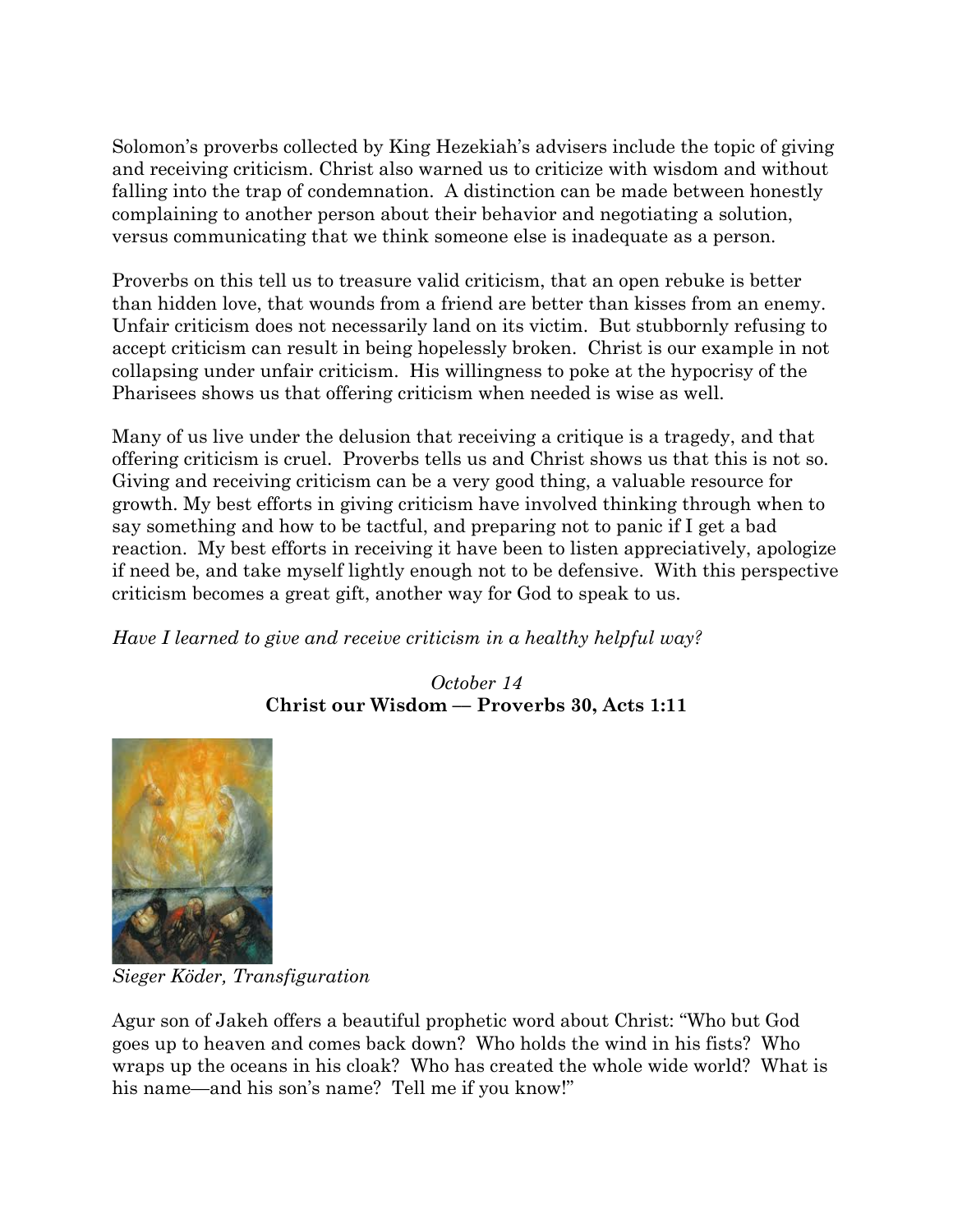Agur humbly says he has not mastered human wisdom nor knows the Holy One. He comments on his weariness, ignorance, and lack of common sense. There is something deeply ironic here. Solomon's proverbs often sound like he has it all together and yet we know that his life fell apart—pride and idolatry led to a fall. In contrast, Agur gives us a clear vision of Christ and the promise that God's word is reliable.

Among other pieces of advice, he uses the rhetorical device "there are three things, no four." We are given five sets of four things that offer insights on dissatisfaction, amazement, unfortunate events, things small but wise, and things that are stately.

The answer to Agur's question, of course, is Christ. He is the one who ascends and will return. He holds the winds and the oceans and created the whole world with the Father. He is the father's son. He is even the reliable word of God. He defends all who come to him for protection.

When I am puzzled on what to think or what to do or what to feel, knowing that Christ is the source of all wisdom pulls me back to look to him for the answers. The result is peace and hope and even good ideas on what to do.

*Do I look to Christ when I need wisdom?*

**A Wise Woman –– Proverbs 31, I Peter 3:4**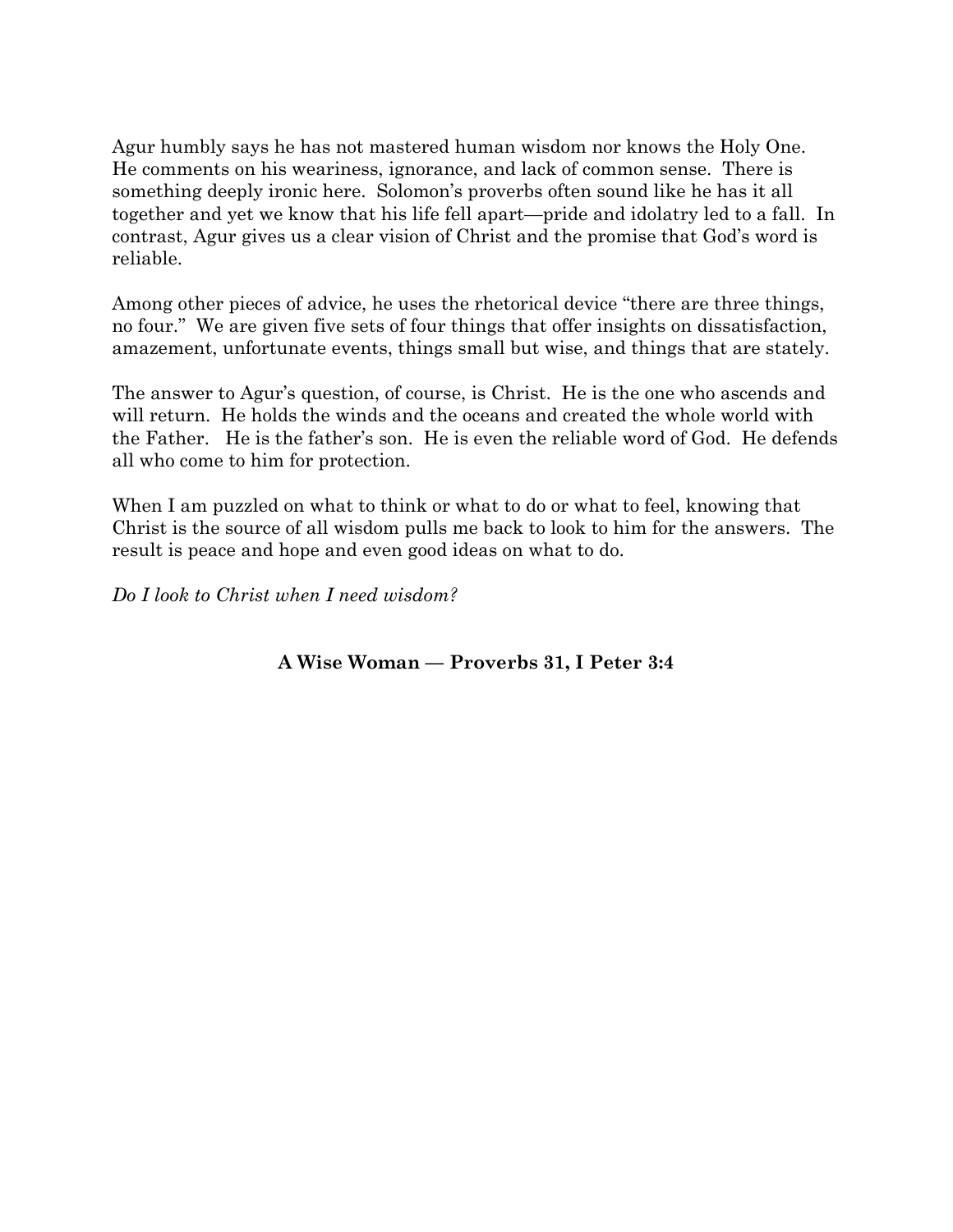

*Bernard de Hoog, Mother with child holding doll*

Christ's character can be expressed through an ordinary housewife who allows him to make her extraordinary. In the beginning of the book wisdom was identified with a woman and contrasted with a foolish, immoral woman. At the end of the book we